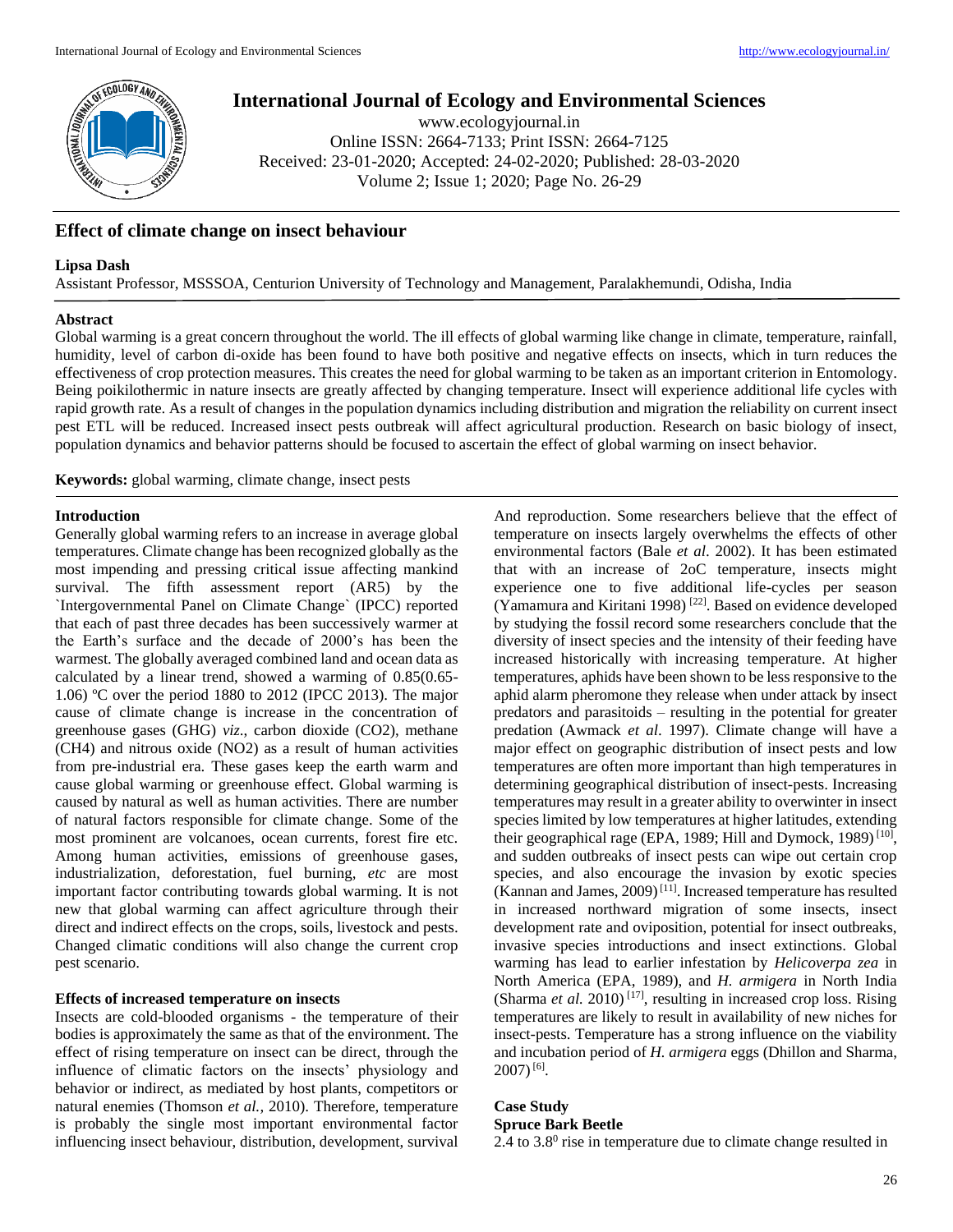#### **Impact of Rising CO<sup>2</sup> Levels on Insects**

Elevated  $CO<sub>2</sub>$  levels are likely to influence the crop physiology through increased photosynthetic activity. This would, in turn, affect insects indirectly through the changes of plants and vegetation in quantity as well as in quality. Global warming may be attributed for *Helicoverpa armigera* to attain the pest status of vegetables and recent outbreaks of rice bugs and fruit bugs in Japan (Kiritani 2005) [12]. Elevated CO2 concentration increases food consumption by caterpillars, reproduction of aphids while it decreases insect development rates, response to alarm pheromones by aphids, parasitism and effectiveness of transgenics developed with *Bacillus thuringiensis* (Das *et al*.  $2011$ )<sup>[4]</sup>.

# **Case study**

# **Influence of elevated CO<sup>2</sup> on gram pod borer**

Alteration of food quality of chickpea due to elevated CO2 stimulates the growth of pod borer which leads to increased food consumption, gain in larval weight, more faecal matter production, increased pupal weight and total larval duration. (Abdul Khadar *et al.*, 2014)<sup>[1]</sup>.

#### **Impact of precipitation on insects**

High humidity favours the development of some insects Eg: Aphids. Thrips and White flies are sensitive to heavy precipitation and are removed and killed by heavy rains. Out breaks of *Amsacta moorei* is directly related to heavy and frequent rain (Saini *et al.*, 2010)<sup>[13]</sup>.

#### **Case study**

#### **Brown Plant Hopper**

The abundance of BPH without precipitation is found to be normal. With an increase in 10% precipitation more than normal it is abundant. But with an increase in 10% precipiation and temperature of  $1^0C$  successively it has been found to multiply enormously. Global warming has lead to the increased risk and abundance of invasive pest such as *Aceria guerreronis*, *Aleurodicus disperses*, *Paracoccus marginatus*, *Ceratovacuna lanigerum*.

### **Effect of global warming on insect biology**

The life span of Japanese beetle, *Popillia japonica* a major pest of soybean, is prolonged by 8.25% when fed on foliages developed under elevated CO2. Also females fed on such foliages laid approximately twice as many eggs as compared to females fed on foliages grown under normal ambient conditions. Life cycle of *Aphis gossypii* Glover ranges from 20-22 days at 10-25 0C, but at 300C it will take only 6-9 days to complete the life cycle. In the cricket, *Gryllus texensis*, 6 days of elevated temperatures resulted in increased egg laying, faster egg development and greater mass gain. Global climate change is projected to increase temperature of the upper soil (0–5 cm) by 1.6– 3.4 °C by 2100, which is likely to have several effects on soil insects such as *Sitona spp*, root weevils that are important in lentil in West Asia. Higher temperatures could speed up egg

development, resulting in more than one generation per year of the pest (Scott *et al.*, 2010)<sup>[14]</sup>.

#### **Effect on parasitism**

Studies suggest that higher temperatures increase the probability of parasitoid killed by the host. Parasitism of the caterpillar *Spodoptera littoralis* by the parasitoid *Microplitis rufiventris* is less at 27°C (80.6°F) than at 20°C (68°F) (Thomas and Blanford 2003). Natural enemies of the spruce budworm, *Choristoneura fumiferana,* are less effective at higher temperatures (Harrington *et al*. 2001). Temperature not only affects the rate of insect development, but also has a profound effect on fecundity and sex ratio of parasitoids (Dhillon and Sharma 2008, 2009)<sup>[7]</sup>. Oriental armyworm, *Mythimna separate* population increases during extended periods of drought (which is detrimental to the natural enemies), followed by heavy rainfall because of the adverse effects of drought on the activity and abundance of natural enemies of this pest (Sharma et al. 2002)<sup>[12]</sup>.

## **Effect of Climate Change on Expression of Resistance to Insect-Pests**

Host plant resistance to insects is one of the most environmental friendly components of pest management. However, climate change may alter the interactions between the insect-pests and their host plants (Bale *et al*. 2002; Sharma *et al*. 2010) [14] . Climate change may result in breakdown of resistance to certain insect pests. Sorghum varieties exhibiting resistance to sorghum midge, *Stenodiplosis sorghicola* in India become susceptible to this pest under high humidity and moderate temperatures (Sharma *et al*. 1999) [22]. Chemical composition of some plant species changes in direct response to biotic and abiotic stresses as a result, their tissues become less suitable for growth and survival of insect-pests (Sharma 2002)<sup>[12]</sup>.

### **Effect on insect pheromones**

Pheromones are utilized by insects for several purposes, including alarm signalling and sexual communication. It was found that when CO 2 was elevated, aphids *Chaitophorus stevensis* did not disperse readily, but when O3 was elevated, aphids exhibited an extreme dispersal response. The researchers think this escape behavior may explain the larger aphid populations observed under enriched O3 conditions (Edward *et al* 2004)<sup>[8]</sup>.

#### **Effect on insect coloration**

Insect coloration is the phenomenon of adoption to maintain the heat. Scientists have noticed that warming climate is changing ladybugs of the coast of Netherlands from black to red. Red reflects more energy hence ladybugs stay cool. The difference between red and black in ladybugs is only one protein, so as far as genetic adaptations concerns, it's an easy switch.

## **Effect of Climate Change on Effectiveness of Transgenic Plants**

Interestingly, such changes have important implications for the use of certain transgenic plants that are resistant to insects. It was observed that growing these transgenic plants in elevated carbon dioxide resulted in a nearly 25 per cent reduction of the expression of these proteins. This reduction allowed beet armyworms, *Spodoptera exigua* to survive on these plants, which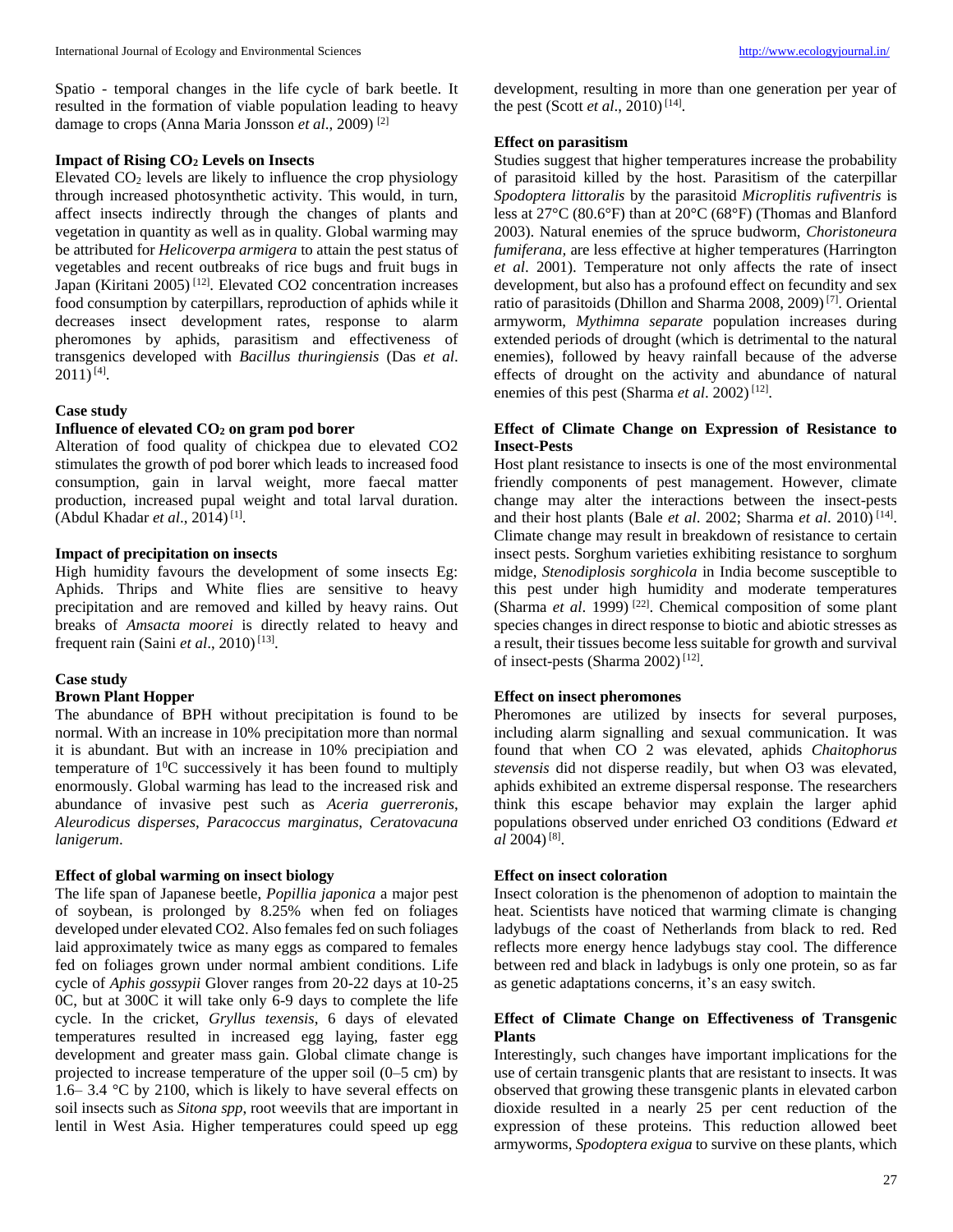would likely lead to the rapid selection of pest populations resistant to these proteins.

# **Climate change may affect our strategies for pest management**

The relationship between the crop protection costs and the resulting benefits will change as results of global warming and climate change. Global warming will also reduce the effectiveness of host plant resistance, transgenic plants, natural enemies, biopesticides, and synthetic chemicals for pest management (Sharma, 2010)<sup>[17]</sup>. Casteel *et al.* (2009)<sup>[3]</sup> reported that global warming could cause another deleterious effect in the form of deactivation of some genes responsible for the production of volatile substances that are used by plants to attract the natural enemies of the herbivorous insects. Increased temperature and UV radiation and low relative humidity may render many of these control tactics to be less effective, and therefore, there is a need to:

- Understand the changes in expression of resistance to insectpests, and identify stable sources of resistance, and pyramid the resistance genes in commercial cultivars.
- Study the effects of global warming on the efficacy of transgenic crops in pest management.
- Assess the efficacy of various pest management technologies under diverse environmental conditions, and develop appropriate strategies for pest management to mitigate the effects of climate change.

### **Conclusion**

Global warming is the international problem. Agricultural business is likely to suffer losses in long run due to climate change and new emerging pest scenario. Hence pest management tactics are to be improved according to the prevailing condition. Productive insects and natural enemies are affected to a greater extent. So, resistant strains are to be developed. IPM principles will be required to be followed more strictly in the future scenario of global warming. Reduction in use of pesticides will also help in reducing carbon emissions. Historical data should be taken into consideration while formulating the experiments and standardization of protocols. Further research has to be carried out to manipulate the effects with a focus to improve the effectiveness of crop protection practises.

#### **References**

- 1. Abdul Khadar B, Prabhuraj A, Srinivasa Rao M, Sreenivas AG, Naganagoud A. Influence of elevated CO2 associated with chickpea on growth performance of gram caterpillar, *Helicoverpa armigera*. Applied ecology and Environmental research. 2014; 12(2):345-353.
- 2. Anna Maria Jonsson, Gustar Appelberg, Susanne Harding and Lars Barring. Spatio – temporal impact of climate change on the activity and voltinism of Spruce bark beetle, Ips typographus. Global change Biology. 2009; 15:486-499.
- 3. Casteel, C.L., Berenbaum, M.R. and Delucia, E. H. (2009). Does elevated carbon dioxide universally alter phytohormone signaling? Entomological Society of America annual meeting, December 14, Indianapolis, 2009.
- 4. Das DK, Singh J, Vennila S. Emerging Crop Pest Scenario under the Impact of Climate Change. J Agril. Phy. 2011; 11:13-20.
- 5. Dhillon MK, Sharma HC. Effect of storage temperature and duration on viability of eggs of *Helicoverpa armigera*  (Lepidoptera: Noctuidae). Bull. Ento. Res. 2007; 97:55-59.
- 6. Dhillon MK, Sharma HC. Temperature and *Helicoverpa armigera* food influence survival and development of the ichnemonid parasitoid, *Campoletis chlorideae*. Ind. J Pl. Protect. 2008; 36:240-44.
- 7. Dhillon MK, Sharma HC. Temperature influence the performance and effectiveness of field and laboratory starins of the ichneumonid parasitoid *Campoletis chlorideae*. Biocontrol. 2009; 54:743-50.
- 8. Edward BM, Michelle NT, Caroline SA, Richard LL. Divergent pheromone mediated insect behaviourunder global atmospheric change Global Change Biology. 2004; 10:1820-1824.
- 9. Hamilton JG, Dermody O, Aldea M, Zangerl AR, Rogers A, Berenbaum MR, *et al*. Anthropogenic changes in tropospheric composition increase susceptibility of soybean to insect herbivory. Environ. Entomol. 2005; 34:2479-485.
- 10. Hill MG, Dymock JJ. Impact of Climate Change: Agricultural/Horticultural Systems. DSIR Entomology Division Submission to the New Zealand Climate Change Program. Auckland, New Zealand: Department of Scientific and Industrial Research, 1989.
- 11. Kannan R, James DA. Effects of climate change on global diversity: a review of key literature. Trop. Eco. 2009; 50:31- 39.
- 12. Kiritani K. Predicting impacts of global warming on population dynamics and distribution of arthropods in Japan. Popu. Eco. 2005; 48:5-12.
- 13. Saini TM, Patel GM, Jat MK. Efficacy of Farmers innovative plant protection practices against some pestsof cotton. Pestology*.* 2010; 34:46-51.
- 14. Scott NJ, Gregory PJ, Mcnicol JW, Oodally Y, Zhang X, Murray PJ, *et al*. Effects of soil conditions and drought on egg hatching and larval survival of the clover root weevil (*Sitona lepidus*). Appl. S. Ecol. 2010; 44:75-79.
- 15. Sharma HC. Host plant resistance to insects: Principles and practices. Pages 37-63 in Resources Management in Plant Protection (Sarath BB, Varaprasad KS, Anitha K, Rao P, R.D.V.J, and Chandurkar, PS, eds.). Volume 1. Rajendarnagar, Hyderabad, Andhra Pradesh, India: Plant Protection Association of India, 2002.
- 16. Sharma HC. Host plant resistance to insects: Principles and practices. Pages 37-63 in Resources Management in Plant Protection (Sarath BB, Varaprasad KS, Anitha K, Rao P, R.D.V.J, andChandurkar, PS, eds.). Volume 1. Rajendarnagar, Hyderabad, Andhra Pradesh, India: Plant Protection Association of India, 2002.
- 17. Sharma HC, Srivastava CP, Durairaj C, Gowda CLL. Pest management in grain legumes and climate change. In: Climate Change and Management of Cool Season Grain Legume Crops (Yadav SS, McNeil DL, Redden R and Patil SA, eds.). Dordrecht, the Netherlands: Springer Science + Business Media, 2010, pp. 115-140.
- 18. Sharma HC, Srivastava CP, Durairaj C, Gowda CLL. Pest management in grain legumes and climate change. In: Climate Change and Management of Cool Season Grain Legume Crops (Yadav SS, McNeil DL, Redden R and Patil